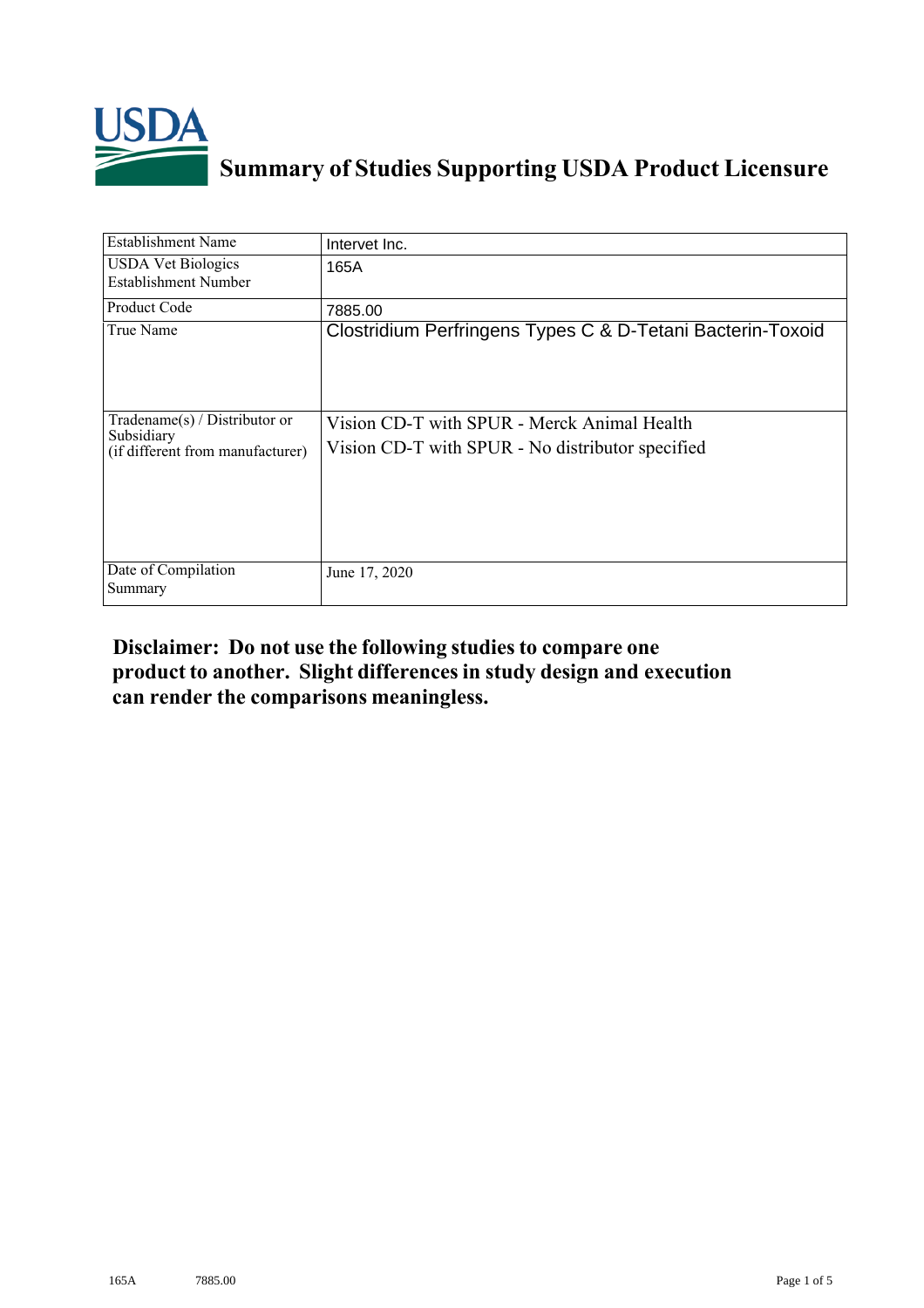| <b>Study Type</b>              | Efficacy                                                                                                                                                                                                                                                                                                                    |
|--------------------------------|-----------------------------------------------------------------------------------------------------------------------------------------------------------------------------------------------------------------------------------------------------------------------------------------------------------------------------|
| <b>Pertaining to</b>           | Clostridium perfringens Type D                                                                                                                                                                                                                                                                                              |
| <b>Study Purpose</b>           | To demonstrate effectiveness against disease caused by $C$ .                                                                                                                                                                                                                                                                |
|                                | <i>perfringens</i> Type D                                                                                                                                                                                                                                                                                                   |
| <b>Product Administration</b>  | Subcutaneous                                                                                                                                                                                                                                                                                                                |
| <b>Study Animals</b>           | Bovine, Ovine, Caprine                                                                                                                                                                                                                                                                                                      |
| <b>Challenge Description</b>   |                                                                                                                                                                                                                                                                                                                             |
| <b>Interval observed after</b> |                                                                                                                                                                                                                                                                                                                             |
| challenge                      |                                                                                                                                                                                                                                                                                                                             |
| <b>Results</b>                 | Study data were evaluated by USDA-APHIS prior to product<br>licensure and met regulatory standards for acceptance at the time<br>of submission. No data are published because this study was<br>submitted to USDA-APHIS prior to January 1, 2007, and APHIS<br>only requires publication of data submitted after that date. |
| <b>USDA Approval Date</b>      | February 21, 1992                                                                                                                                                                                                                                                                                                           |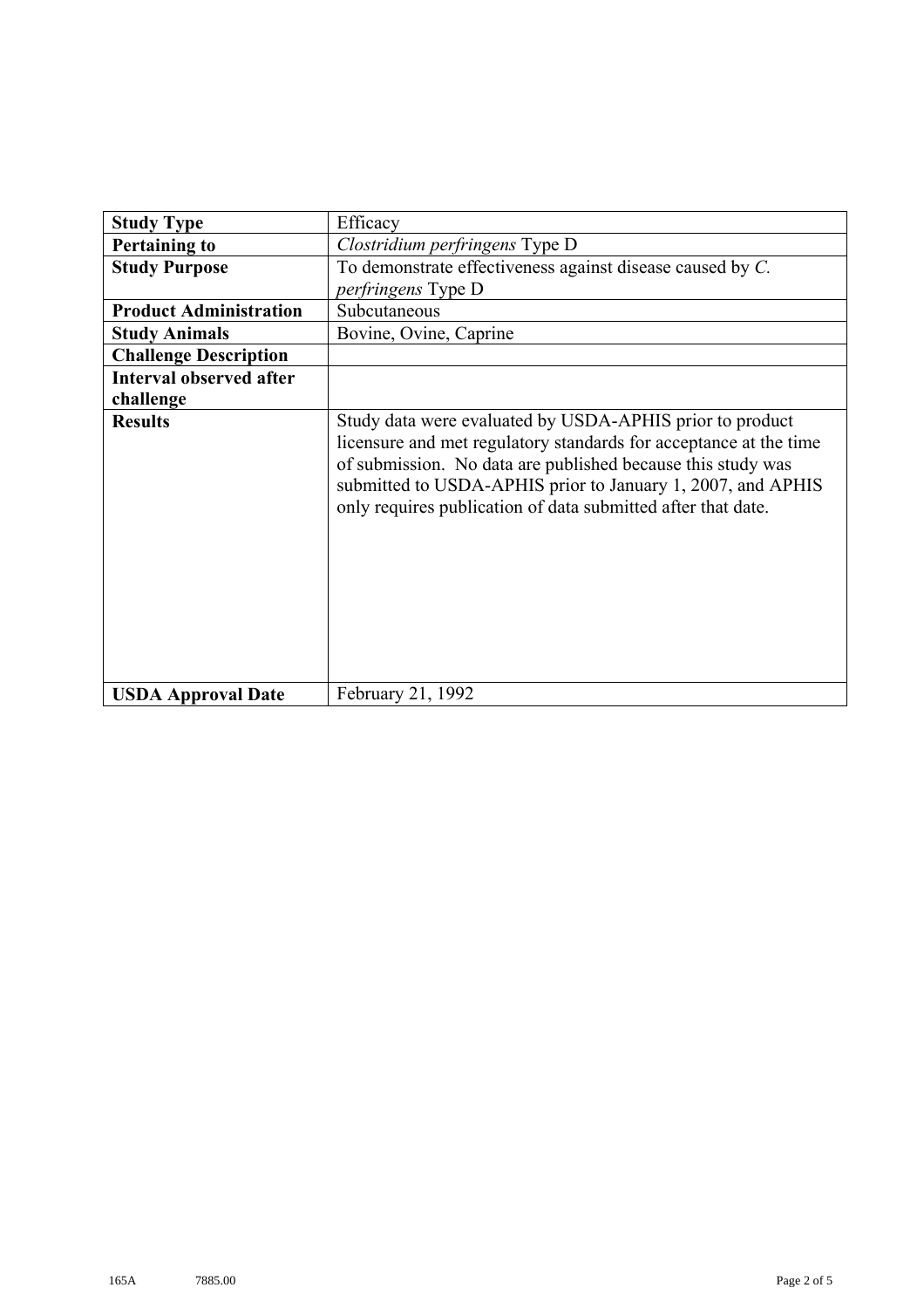| <b>Study Type</b>              | Efficacy                                                                                                                                                                                                                                                                                                                    |
|--------------------------------|-----------------------------------------------------------------------------------------------------------------------------------------------------------------------------------------------------------------------------------------------------------------------------------------------------------------------------|
| <b>Pertaining to</b>           | Clostridium perfringens Type C                                                                                                                                                                                                                                                                                              |
| <b>Study Purpose</b>           | To demonstrate effectiveness against disease caused by C.                                                                                                                                                                                                                                                                   |
|                                | <i>perfringens</i> Type C                                                                                                                                                                                                                                                                                                   |
| <b>Product Administration</b>  | Subcutaneous                                                                                                                                                                                                                                                                                                                |
| <b>Study Animals</b>           | Bovine, Ovine, Caprine                                                                                                                                                                                                                                                                                                      |
| <b>Challenge Description</b>   |                                                                                                                                                                                                                                                                                                                             |
| <b>Interval observed after</b> |                                                                                                                                                                                                                                                                                                                             |
| challenge                      |                                                                                                                                                                                                                                                                                                                             |
| <b>Results</b>                 | Study data were evaluated by USDA-APHIS prior to product<br>licensure and met regulatory standards for acceptance at the time<br>of submission. No data are published because this study was<br>submitted to USDA-APHIS prior to January 1, 2007, and APHIS<br>only requires publication of data submitted after that date. |
| <b>USDA Approval Date</b>      | February 21, 1992                                                                                                                                                                                                                                                                                                           |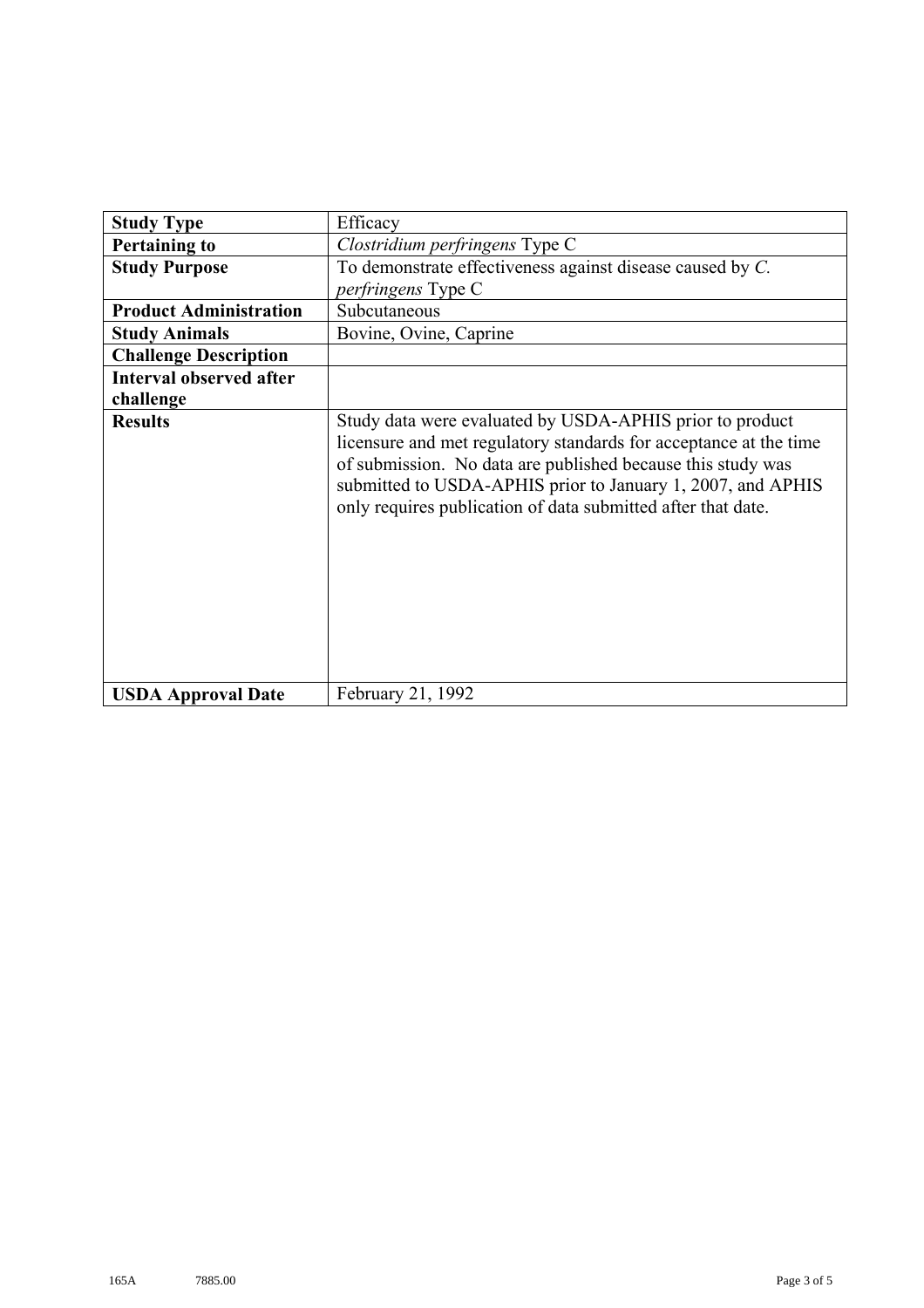| <b>Study Type</b>              | Efficacy                                                                                                                                                                                                                                                                                                                    |
|--------------------------------|-----------------------------------------------------------------------------------------------------------------------------------------------------------------------------------------------------------------------------------------------------------------------------------------------------------------------------|
| <b>Pertaining to</b>           | Clostridium tetani                                                                                                                                                                                                                                                                                                          |
|                                | To demonstrate effectiveness against disease caused by C. tetani                                                                                                                                                                                                                                                            |
| <b>Study Purpose</b>           |                                                                                                                                                                                                                                                                                                                             |
| <b>Product Administration</b>  | Subcutaneous                                                                                                                                                                                                                                                                                                                |
| <b>Study Animals</b>           | Bovine, Ovine, Caprine                                                                                                                                                                                                                                                                                                      |
| <b>Challenge Description</b>   |                                                                                                                                                                                                                                                                                                                             |
| <b>Interval observed after</b> |                                                                                                                                                                                                                                                                                                                             |
| challenge                      |                                                                                                                                                                                                                                                                                                                             |
| <b>Results</b>                 | Study data were evaluated by USDA-APHIS prior to product<br>licensure and met regulatory standards for acceptance at the time<br>of submission. No data are published because this study was<br>submitted to USDA-APHIS prior to January 1, 2007, and APHIS<br>only requires publication of data submitted after that date. |
| <b>USDA Approval Date</b>      | February 21, 1992                                                                                                                                                                                                                                                                                                           |